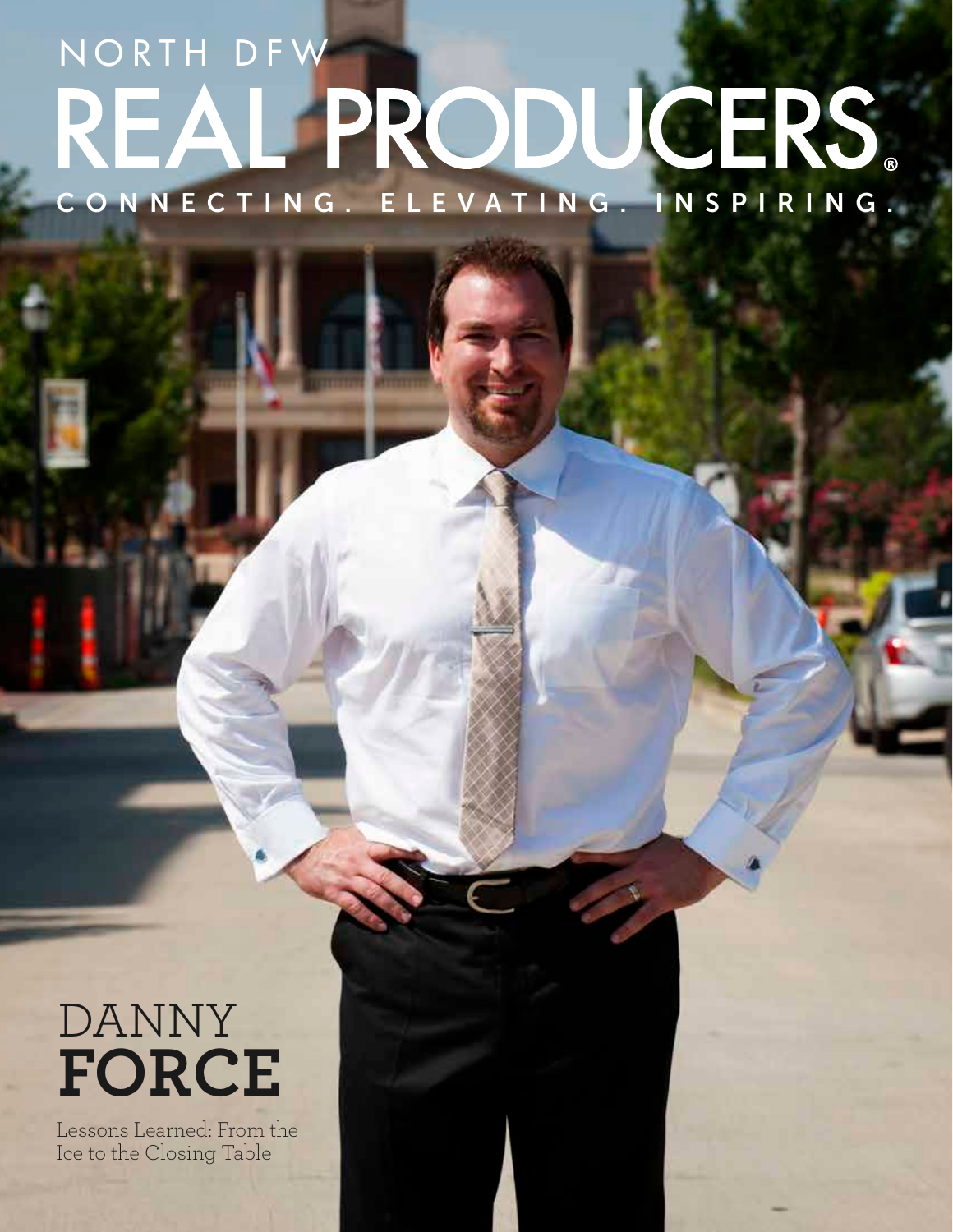**DANNY FORCE**

Lessons Learned: From th Ice to the Closing Table

"Sports serve as life lessons. You learn how to work hard. Nothing is given to you. You always want to get better, never satisfied. The second you become satisfied is the second someone is getting ready to take you over."

Prior to getting his start in real estate almost a decade ago, Danny Force worked a multitude of different jobs. Or, as he says with a smile, "about 9,000 different things." One of those "things" was a professional hockey player.

"Everybody who ever laces up skates has a dream of one day playing in the NHL. A small fraction of a fraction actually do. In high school, hockey was something I was great at. My

team set national records, won two state championships, and played in national high school all-star games. My high school team set a record for 76 consecutive games without a loss," Danny reflects.

Danny traveled up to Boston to play junior college hockey and eventually was a part of the very first team the University of Oklahoma ever created. He played there for four years, and in his senior year, was a part of the US National Team.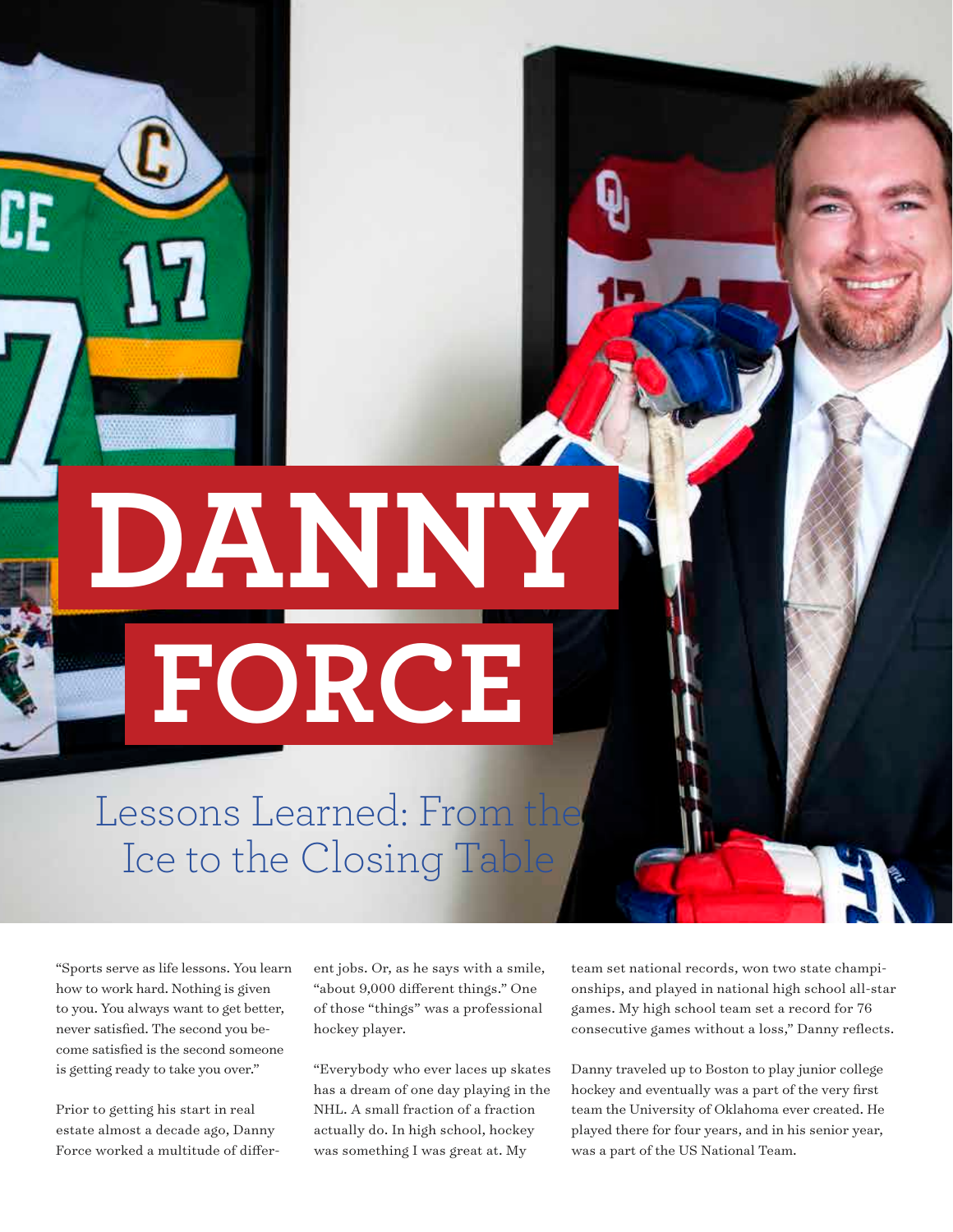#### rising star

Written By: **Zach Cohen** Photography By **Hope Harrison**



"It was an incredible experience," Danny reflects. After college, he moved on to play pro hockey at the minor league level, but by age 24, it became apparent his NHL dreams weren't going to pan out.

"At some point, you realize \$335 a week isn't going to cut it anymore," Danny quips.

"I also blew out my knee in college when I was 20, which still affects me to this day. I've had wrist surgery, four concussions, a deviated septum, broken teeth, and more scars than fingers," Danny recalls, which was another reason he decided to retire from professional hockey at age 24.

So after bouncing around the professional world for some time, in 2010, Danny landed in real estate. He's found, unsurprisingly, the skills he learned during his time on the ice have translated well to the business.

"In real estate terms, you have to be working harder than other people. I build my business off that same sense of hard work that I learned playing hockey," Danny says. "I have from when I'm awake until when I'm falling asleep. You have to be doing something at every point of the day."

#### **Lessons Learned**

It has now been almost ten years in the real estate business for Danny Force. As a DFW native growing up in Southlake, Danny has been able to successfully build a business off his knowledge of his home, his work ethic, and his communication skills. He's always learning, ever-humble in the ways in which he approaches the real estate business.

"I'm in this business ten years now, and I'm still learning on a daily basis. I'm constantly updating myself to stay afloat," Danny says. "This industry is always changing. There's always something new to learn."

Danny is regularly preaching the value of education, and that extends beyond his own learning into educating his clients on the home buying or selling process. He's found great success working with first-time homebuyers, and a lot of the work with those individuals and families is around education.

"I will be the first to admit if I don't know the answer to something. But I'll go find the answers," Danny continues. "I am all about communication. There's not going to be a time where a client can't get a hold of me throughout the process, even if I have nothing to tell them. I'll still check in with them."

#### **Words of Wisdom**

"One of the things people tried to teach me [when I was getting started in real estate] was cold calling and door knocking. But, that's never been my style," Danny says. "I don't like when people cold call me."